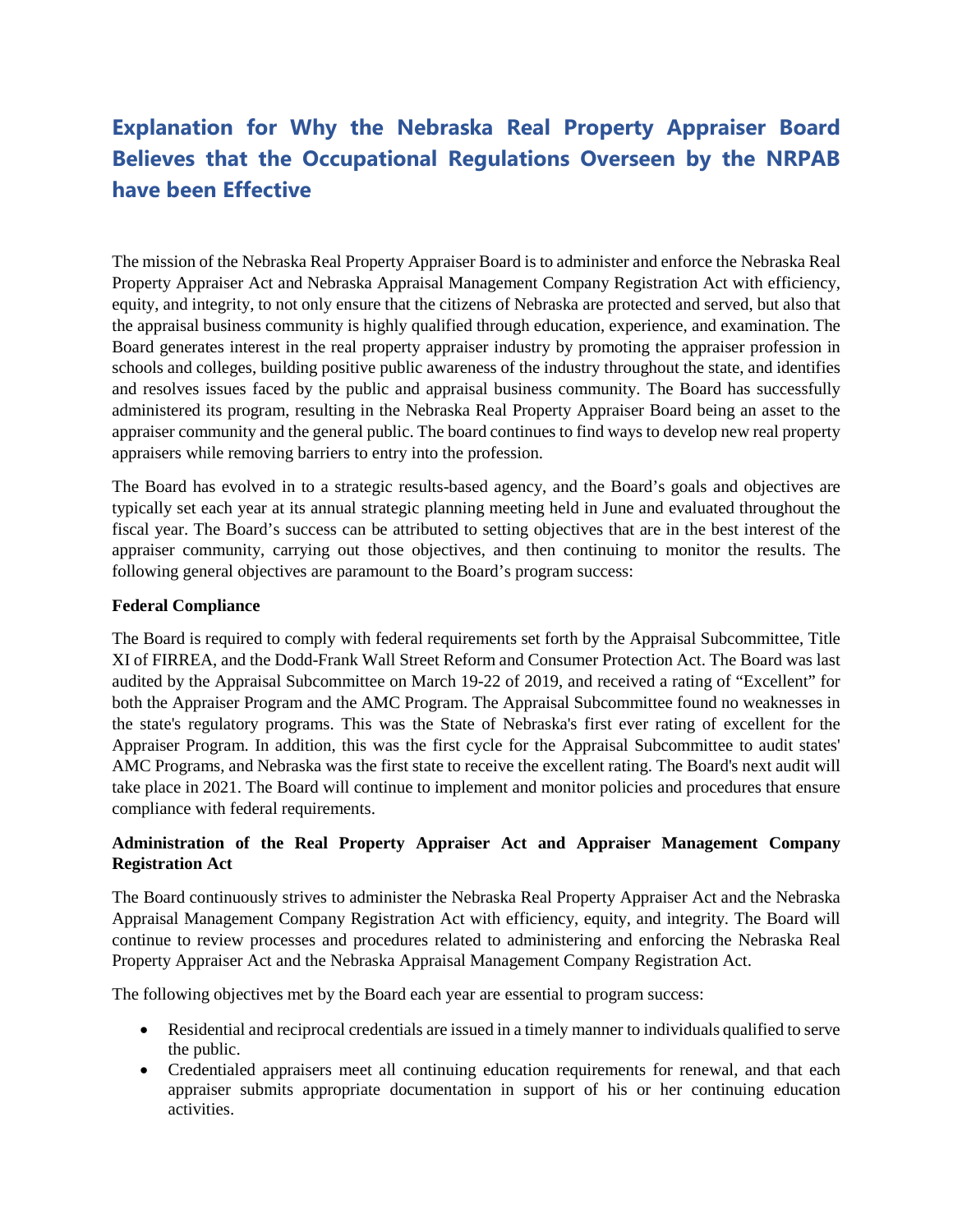- In the absence of disciplinary or other issues, temporary real property appraiser credentials are issued within 48 hours of the application being received at the Board's office.
- Appraisal management companies that will operate with integrity and respect for the citizens and appraisers in the State of Nebraska are registered in a timely manner.
- Grievances are resolved in an efficient manner that includes respect of the respondent's due process rights and a thorough investigation. The intent of the Board's regulatory program is to be educational in practice when possible.
- Continuing education offerings and instructors that improve the quality of appraisers in the state are approved for public consumption.
- Qualifying education courses that helps prepare an individual for success once credentialed are approved for public consumption.
- Barriers for entry into the real property appraiser profession, for registration as an appraisal management company, for renewal of real property appraiser credentials, and renewal of appraisal management company registrations, are identified and removed.

Finally, as another measure of the Board's administration of its program, the Federal Bureau of Investigation completed a review of the Board's Criminal History Record Check program in conjunction with its audit of the Nebraska State Patrol. The FBI found no issues with the Board's program.

## **Board Policies and Procedures**

The process of reviewing and updating the Board's policies and procedures is an ongoing objective, and the Board continues to improve the agency's operations efficiency through evaluation of policies and procedures, and measuring the effectiveness of the agency's functions.

## **Credentialing**

The average age of a real property appraiser is approximately 55 years old. Although an adequate number of real property appraisers currently exist in Nebraska, the Board continues to build awareness of the profession amongst younger generations, and continues to explore opportunities to promote the appraiser profession, encourage college students to consider a career as an appraiser, and increase the number of appraisers credentialed in Nebraska. Recently, the Board worked with the University of Nebraska at Omaha Real Estate Degree Program to establish criteria for colleges and universities with AQB approved degree programs to apply to have individual qualifying education courses approved. This would allow students in an AQB approved degree program apply to become a Trainee Real Property Appraiser while still in school, which would allow the student to begin working in the industry and obtaining appraisal experience before their degree is finished. Finally, the Real Property Appraiser Qualifications Criteria establishes the qualifications for entry into the real property appraiser profession. The Board implements only the minimum requirements of the Real Property Appraiser Qualifications Criteria to ensure that the regulations in Nebraska pertaining to real property appraiser credentialing are not overly burdensome.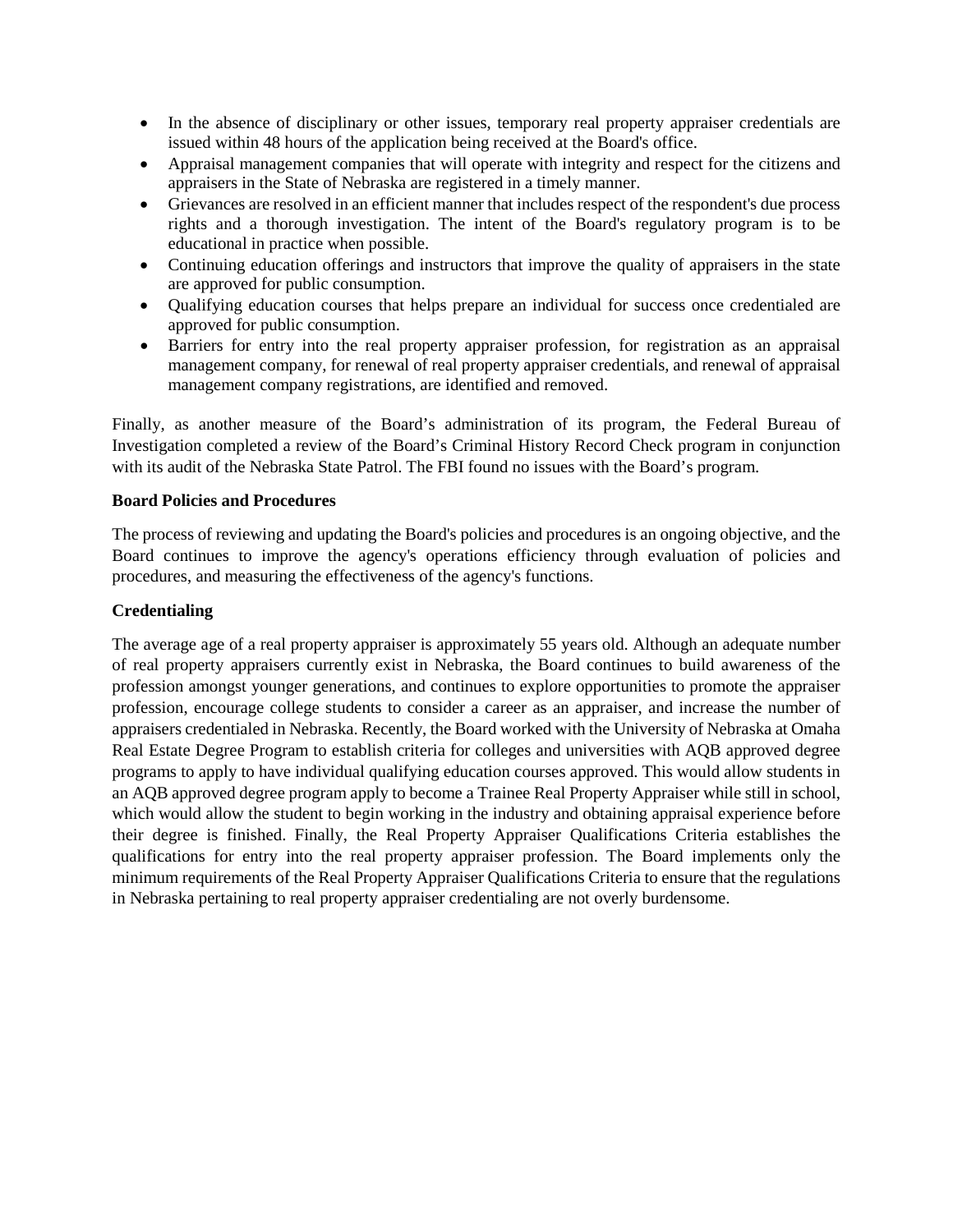## **Compliance**

The Board has established processes and procedures to ensure that investigations are effective, efficient, and reduce the burden placed on the respondent. In 2018, the compliance procedures were updated to streamline the initial review process. Now the Board receives the grievance, supporting documentation, the respondent's response, and the respondent's report and workfile. The additional information received allows the Board to dismiss a grievance prior to investigation if there is no evidence of a violation. This relieves the stress of the respondent, and saves the Board investigative costs for an investigation that would be dismissed anyway. The Board has also established that the intent of its compliance program is to be educational in nature when possible. The Board intends to continue monitoring the efficiency and effectiveness of the compliance program.

## **Education**

The Board has established policies and procedures to ensure that education activities are approved in accordance with federal requirements. In addition, the Board has established policies and procedures for the review and acceptance of education activities completed by Nebraska credentialed appraisers that reside in other jurisdictions, if the activities are approved by the appraiser regulatory agency in that jurisdiction, to reduce the education burden for those Nebraska credentialed appraisers that reside in another state. The Board intends to continue monitoring the efficiency and effectiveness of the education program.

## **Financial**

It is important to the Board that it is a good steward of public money. A strong measure of the Board's accounting practices and procedures, and use of the Appraiser Fund and Appraisal Management Company Registration Fund is provided by the Nebraska State Auditor of Public Accounts. The APA completed an audit of the Board's finances in March and April of 2020, for the period July 1, 2018, through December 31, 2019. The Board receives direct feedback from the APA regarding the performance of the Board's accounting practices and procedures. The APA listed no material issues or deficiencies in the April 15, 2020 Attestation Report. The lack of material issues or deficiencies found by the APA is an indicator of the quality of the Board's accounting practices and procedures, and the proper use of the Appraiser Fund and AMC Registration Fund. In addition, the lack of material issues or deficiencies indicates that the Board is administering its programs in a responsible manner. The Board will strive to maintain its current accounting practices and procedures.

## **Legislative**

The Board updates the Real Property Appraiser Act, Appraisal Management Company Registration Act, and Title 298 of the Rules and Regulations as needed to stay current with federal requirements and address issues faced by the Board. The Board intends to continue with this process to keep the laws and rules that govern real property appraisal practice and appraisal management services current and compliant with federal requirements.

## **Public Information**

The Board publishes a quarterly newsletter named "The Nebraska Appraiser," and communicates with credential holders, appraisal management companies, and the general public through other means such as LISTSERV emails called "Memos From the Board," and the agency's Facebook page. The Board will continue to disseminate relevant and important information to credential holders, appraisal management companies, and the general public in an effective and efficient manner.